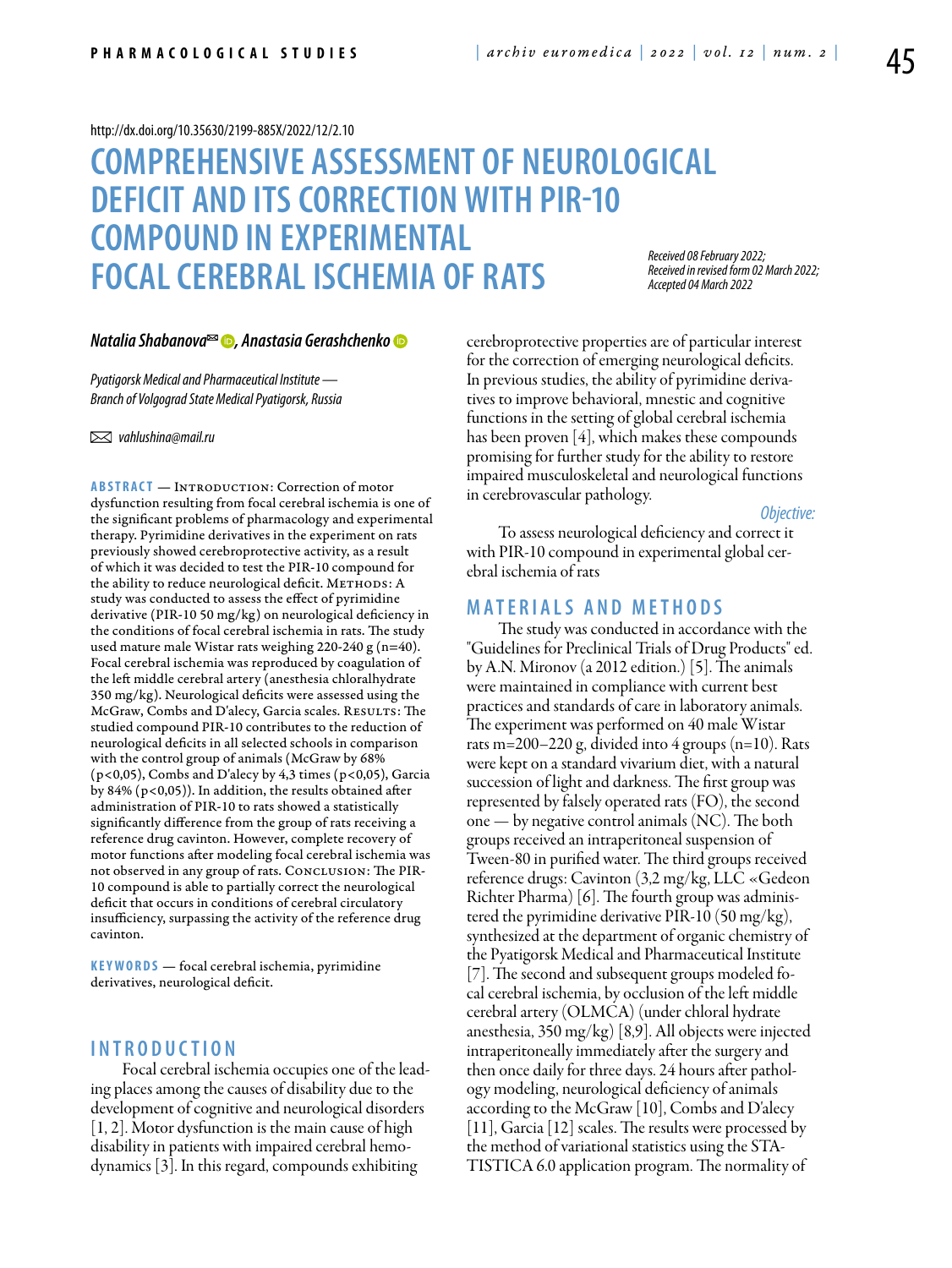the distribution was evaluated by the Shapiro-Wilk criterion. In the case of normal data distribution, the parametric Student t-test was used. In the case of abnormal data distribution, statistical processing was carried out using the Man-Whitney U-test. Differences with a significance level of more than  $95\%$  (p<0,05) were considered reliable.

## **R e s ult s**

Focal cerebral ischemia in untreated animals contributed to inactivity, lethargy, half-ptosis and ptosis of the eyelids, paresis, and in some cases paralysis, in most cases the contralateral side of the injury. The neurological deficit of the NC group of rats reached  $3,85 \pm 0,21$ points, which corresponds to the average severity of violations on the McGraw scale in the modification of Gannushkina (Fig. 1). Due to administration of the reference drug cavinton, rare cases of paresis were noted in animals, no limb paralysis was observed, the neurological status was 52% lower ( $p<0.05$ ) relative to the animals of the negative control group. The introduction of the PIR-10 compound led to a significant decrease in the McGraw index compared with untreated animals and the group of rats treated with cavinton by 68% (p<0,05) and 32% (p<0,05), respectively.

Assessment of neurological deficits using the Combs and D'alecy scale enables to determine tenacity, balance and muscle strength in motor tests, which indicates the functional state of the extrapyramidal system. Coagulation of the left medial artery led to impaired motor skills and balance of the animals, which manifested itself in the inability to hold most of the muscles on a nylon rope, rod and screen-mesh. In the group of animals of negative control, a decrease in Combs and D'alecy scores was noted to  $1,6\pm0,16$ , which was 79,7% ( $p < 0.05$ ) lower than in the group of rats (Fig. 2). Against the background of cavinton administration, motor function deficiency was 3,9 times (p<0,05) less pronounced in comparison with the group of rats without pharmacotherapy. Nevertheless, no complete recovery of motor disorders was observed. The introduction of the PIR-10 compound contributed to a decrease in motor deficit by 4,3 times (p<0,05) relative to untreated rats. In addition, the indicators of the groups of rats receiving PIR-10 and cavinton were statistically significantly different by 10,1% (p<0,05). Thus, in animals that were injected with PIR-10, the maximum improvement in motor functions was noted.

To assess the reaction of animals and the asymmetry of their movements, the Garsia neurological deficit score scale was used. OLMCA led to pronounced violations of asymmetry, motor skills and proprioception, manifested in a significant decrease in the neurological status in rats of the NC group on the Garsia scale by 2,8 times  $(p<0.05)$  relative to falsely operated individuals  $(17,7\pm0,15)$ . The introduction of cavinton partially contributed to the improvement of motor functions (by 51% relative to untreated individuals). This indicator significantly differed from the values of the FO group, which indicates incomplete restoration of impaired functions. In the group of rats treated with PIR-10, the neurological index was 11,6±0,45, which was  $84\%$  (p<0,05) higher than in rats not treated with therapy, but  $34\%$  (p<0,05) lower than in the FO group. At the same time, despite the fact that this indicator exceeded that of Cavinton (by  $22\%$  (p<0,05)), a complete restoration of asymmetry was not observed.

#### **C o n clu si o n**

The pyrimidine derivative under the laboratory code PIR-10 made it possible to partially correct the neurological deficit that occurs in conditions of cerebral circulatory insufficiency, and showed an effect in its strength superior to the reference drug cavinton.

### **R efe r e n ce s**

- 1. Farokhi-Sisakht F., Farhoudi M., Sadigh-Eteghad S., Mahmoudi J., Mohaddes G. Cognitive rehabilitation improves ischemic strokeinduced cognitive impairment: role of growth factors // Journal of Stroke and Cerebrovascular Diseases. – 2019. – Vol. 28. – № 10. – P. 104299. DOI: https:// doi.org/10.1016/j.jstrokecerebrovasdis.2019.07.015. Epub 2019 Jul 30.
- 2. RAJPUT S.K. SHARMA, A.K., MEENA, C. L., PANT, A.B., JAIN, R., SHARMA, S.S. Effect of L-pGlu-(1benzyl)-l-His-l-Pro-NH2 against in-vitro and in-vivo models of cerebral ischemia and associated neurological disorders //Biomedicine & Pharmacotherapy. – 2016. – Vol. 84. – P. 1256–1265. DOI: 10.1016/j. biopha.2016.10.059
- 3. Defebvre L., Krystkowiak P. Movement disorders and stroke // Revue neurologique. – 2016. – Vol. 172. – №. 8–9. – P. 483–487. DOI: 10.1016/j. neurol.2016.07.006
- 4. Voronkov A.V., Shabanova N.B., Kodonidi I.P., SHATALOV I.S. Cerebroprotective activity of new derivatives of pirimidine-4-(1H)-one PIR-9 and PIR-10 in irreversible occlusion of the common carotid artery. Pharmacy & Pharmacology. 2018;6(2):167–181. (In Russ.) DOI: https://doi.org/10.19163/2307-9266- 2018-6-2-167-181
- 5. Mironov A.N. The guidelines for preclinical studies of pharmaceuticals. Part one. – M.: Grif and K, 2012. – 944 p. (In Russ.)
- NAZAROVA L.E., DYAKOVA I.N. Influence of ferulic acid on the necrosis zone resulting from occlusion of the middle cerebral artery //medical Bulletin of Bashkortostan – 2011. – №. 3. – P. 133–135. (In Russ.)
- 7. Voronkov A.V., Shabanova N.B., Voronkova M.P., Lysenko T.A. Study of cerebrotropic dose-